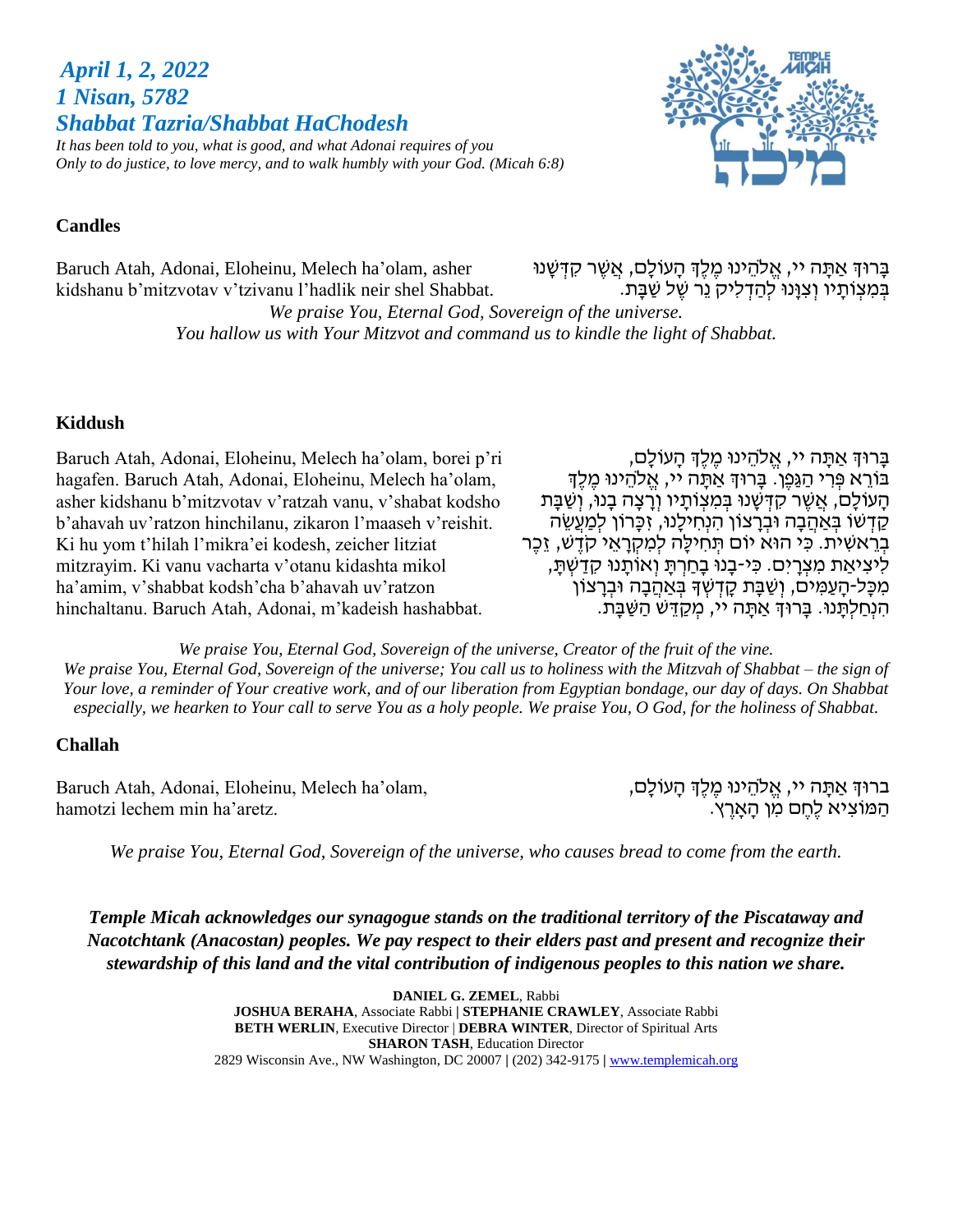### **My Peace**

*lyrics: Woody Guthrie | music: Arlo Guthrie*

My peace, my peace is all I've got That I can give to you My peace is all I've ever had It's all I ever knew I give my peace to green and black And red and white and blue My peace, my peace is all I've got That I can give to you

My peace, my peace is all I've got It's all I've ever known My peace is worth a thousand times more Than anything I own I pass my peace around and about 'Cross hands of every hue My peace, my peace is all I've got That I can give to you

# *Refuah Shleimah*

Emily Alpern-Fisch, Alan Appel, Ronni Behar, Ira Berlin, Sarah Biel, Michael Brenner, Ellen Buckley, Rose Burstin, Judith Chisholm, Barbara Cleveland, Netanel Felber, Chelo Fournier, Marlene Garnett, Robert Garnett, Jeffrey Goodman, Richard Greenfield, Ezra Mac Grossman, David Hahn, Judy Hurvitz, Jennifer Jaye, Deborah Kraut, Joan Kupferberg, Wasu Lawal, Philip Levine, Stu Levine, Sam Levinson, Dan Lutenegger, Chris Mahle, Mildred Marin, Stephanie Mendez, Sophie Meyers, Lynda Mulhauser, Robin Parry, Rebecca Prigal, Rachel bat Chava, Lois Rosen, Eric Rosenberg, Rabbi Steve Sager, Sarah Golde bat Shifrah, David Scheever, Charles Schussheim, Cynthia Seymour, Sam Sinkler, Eve Sparberg, Victor Springer, Betty Ustun, Heather Weisman, Mimi Wolf

# *We Remember a Few of Far Too Many Lives Lost to COVID-19*

René Juárez, 65, one of Mexico's few Black politicians, Guerrero, Mexico Freda Ocran, 51, psychiatric nurse, New York City, New York Emory Jackson Wilson III, 42, remembered for his quirky sense of humor, Richmond, Virginia

## *We Remember Those Lost to Violence in Washington, DC*

Khalil Rich, 16, NE DC

## *Shloshim*

Ginda "Ina" Benenson, Marcia Splaver Preiss, Susan Maltz Schultz

## *Yahrzeit*

Mordecai Ben-David, Leon Brown, Irene Chait, Jerry Cohen, Esther Coplan, Gilbert Cranberg, Rose Wolfe Geshekter, Rose Ginsburg, Ruth Gitlitz, Peter Hoffman, Mildred Kaufman, Claudia Lesnick, Vivian Liebenau, Henry Lipczenko, Glendora Lott, Louise Mach, Irving Mande, Kate Mayblum, Erik Medeby, Jacob Meyers, Warren Mountain, Lotte B. Povar, Samuel Schlein, Joseph Schuman, Leonard Schwall, Tiby Sharlin, Sadie Cooley Shreck, Rose Slater, Daniel Susser, Dorothy Ward